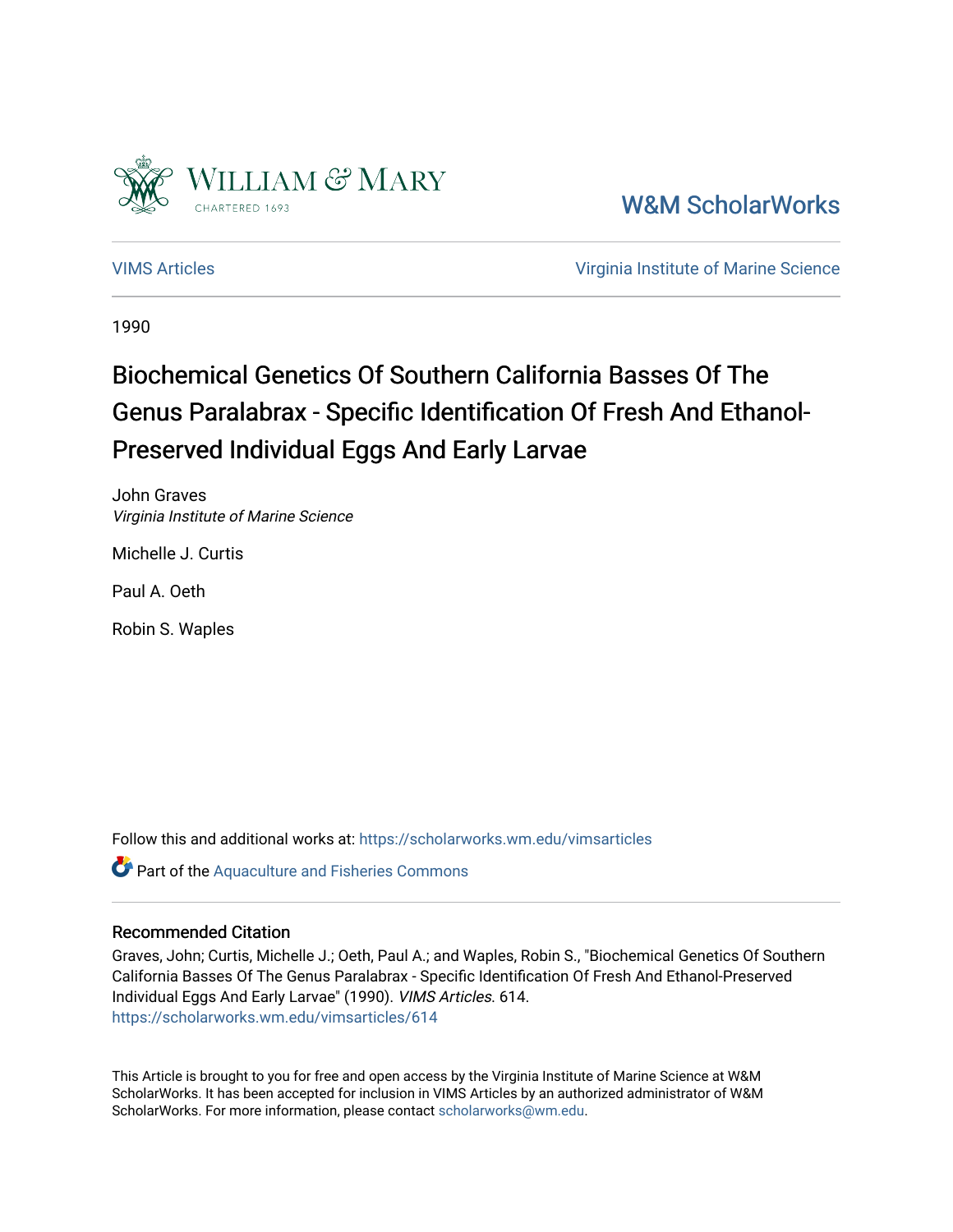**Abstract. -** Three species of basses of the genus *Pamlab'rax* are found in southern California coastal waters. Adults can be identified on the basis of morphological characters. but the eggs and early larval stages of the three species are extremely similar in appearance. This paper reports an inwstigation of biochemical genetic characters for specific identification. An electrophoretic analysis of 43 presumptive gene loci demonstrated several genetic differences between any two of the three species. but no single locus was able to unambiguously distinguish the three species. In contrast, an analysis of *Paralabrax* mitochondrial DNA (mtDNA) demonstrated that 8 of 13 informative restriction endonuleases produced species-specific fragment patterns. A technique is described for the relatively rapid enrichment and analysis of mtDNA from both fresh and ethanol-preserved individual eggs and early larvae which allows specific identification on a cost-effective basis.

# **Biochemical Genetics of Southern California Basses of the Genus Paralabrax: Specific Identification of Fresh and Ethanol-preserved Individual Eggs and Early Larvae**

## **John E. Graves**

Department of Biology, University of San Diego, San Diego, California 921 J0 Present address: Virginia Institute of Marine Science, College of William and Mary Gloucester Point. Virginia 23062

# **Michelle J. Curtis Paul A. Oeth**

Department of Biology. University of San Diego San Diego, California 92110

# **Robin S. Waples**

Department of Biology, University of San Diego. San Diego, California 92 J 10 Present address: Northwest Fisheries Center

National Marine Fisheries Service, NOAA

2725 Montlake BlVd. East. Seattle. Washington 981 J2

The serranid genus *Paralabrax* is endemic to the eastern Pacific Ocean and comprises seven species. Three species, the kelp bass *P. clathratus*, barred sand bass P. *nebulifer*, and spotted sand bass  $P$ . maculatofascia*tus,* are common in southern California coastal waters and all are important components of the California sport fishery (Oliphant 1979). Adults of these three species can be separated on the basis of morphological differences (Miller and Lea 1972); however, it is not possible at this time to determine the specific identity of field-caught *Parlabrax* eggs, larvae, or early juveniles using morphological characters (Butler et al. 1982; R. Lavenberg, Los Ang. Cty. Mus. Nat. Hist., Los Angeles, CA 90007, pers. commun., June 1988). Ecological studies of the early life history of the three species, as well as stock assessment studies based on the early-life-history stages, have been hampered by the inability to specifically identify *Paralabrax* eggs and larvae.

A variety of biochemical characters have been used to identify the eggs and larval forms of closely related fishes in the absence of discriminating morphological characters. Electrophoresis of water soluble proteins (allozyme analysis) has been used to differentiate species of marine fishes which have morphologically similar eggs, larvae and early juvenile stages (Morgan 1975, Smith and Crossland 1977, Sidell et al. 1978, Smith et al. 1980, Mork et al. 1983, Graves et al. 1989). However, due to the small sizes of eggs and larvae, and the possibility of low enzyme activity during early-life-history stages, some studies have reported difficulty in resolving the electrophoretic bands of eggs and very small larvae (Smith and Crossland 1977, Sidell et al. 1978, Smith et al. 1980, Graves et al. 1989).

Restriction endonuclease analysis of mitochondrial DNA (mtDNA) has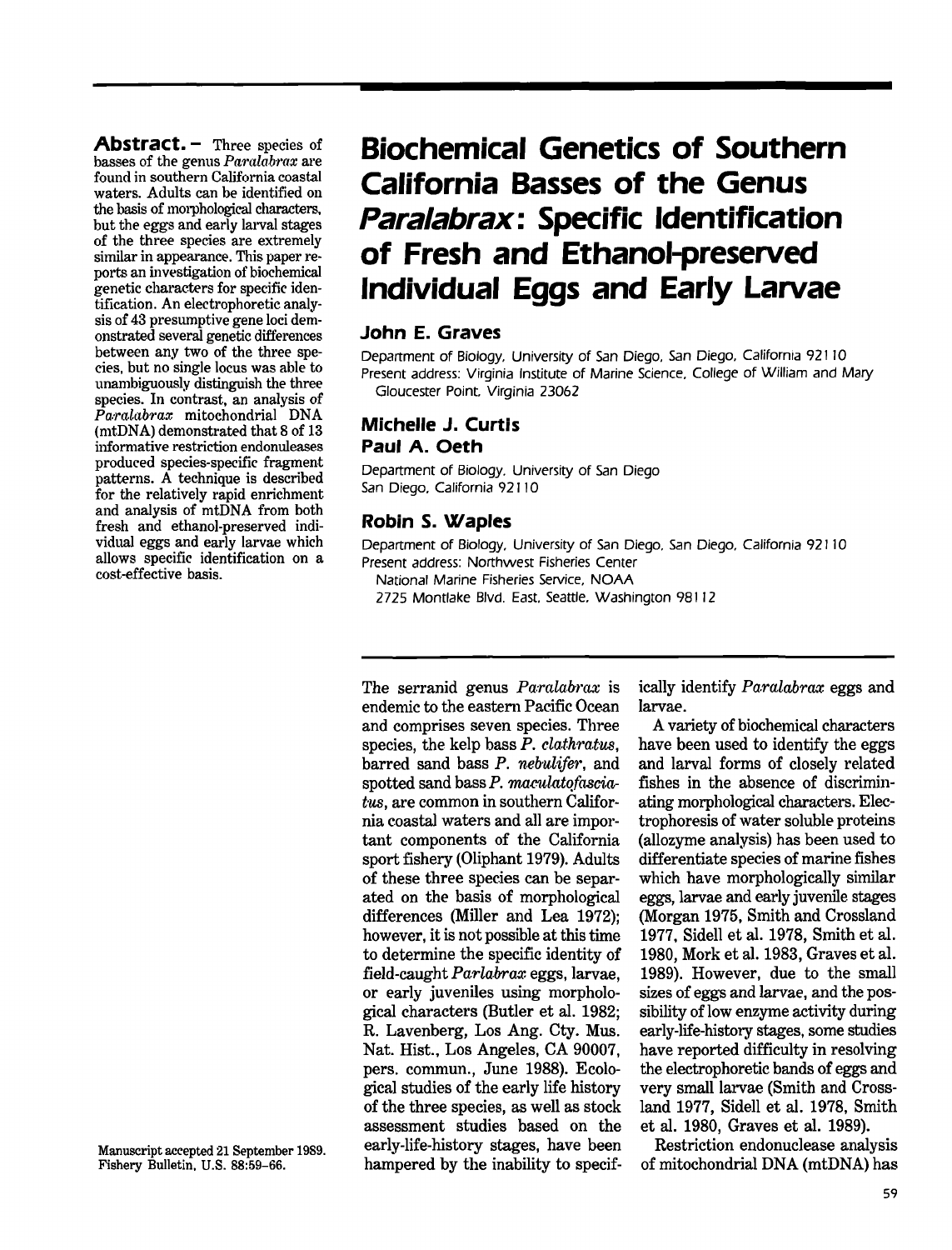been used to demonstrate intra- and interspecific genetic relationships among and within various marine and freshwater fishes (Ferris and Berg 1987). This technique provides an additional tool for the investigation of egg and larval identities. Although original protocols were costly, time-consuming, and generally not applicable to the small amount of tissue available with early-life-history forms, a modification of existing methodologies has provided a relatively simple method for distinguishing the eggs and larvae of closely related (congeneric) species. In this paper, we report the results of an investigation of water-soluble protein and mtDNA restriction fragment differentiation among the three southern California species of*Paralabrax* to find a reliable genetic marker to discriminate the early-lifehistory stages of the three species. A cost-effective means of analyzing mtDNA restriction fragments of both fresh and ethanol-preserved individual eggs is presented.

# **Materials and methods**

Adult specimens of the three  $Paralabraz$  species were collected by hook and line, pole spear, and beach seine off San Diego and La Jolla, California. Mter collection. fish were transported to the laboratory alive or on ice. Samples of liver, eye, and muscle tissue were removed and frozen at  $-25^{\circ}$ C until electrophoretic analysis was undertaken. Gonads and livers were removed and used fresh or stored at  $-70^{\circ}$ C for mtDNA analysis.

Eggs and larvae of the three species were obtained from a captive brood stock maintained at the Southern California Edison research facility in Redondo Beach, California. Eggs were collected within 12 hours of spawning and either transported to the laboratory in San Diego in seawater or preserved in 95% ethanol.

### **Protein electrophoresis**

Four specimens each of *Paralabrax maculatofasciatus* and *P. nebulifer* were collected for the electrophoretic investigation. The sample of *P. clatkratus* (45) was larger because individuals were collected as part of a more extensive investigation of gene flow within southern California coastal fishes (Waples and Rosenblatt 1987). Samples of muscle, liver, and eye tissue were individually macerated in an approximately equal volume of 0.1 M potassium phosphate buffer, pH 7.0. before centrifugation for 10 minutes at 16,000 g, 5°C. Supernatants were loaded on horizontal starch gels using procedures similar to those described by Selander et al. (1971). Staining recipes for the 24 enzyme and protein systems studied (Table 1) were modified from Shaw and Prasad (1970) and Harris and Hopkinson (1976). A more detailed description of the electrophoretic procedures, including all staining recipes, is presented in Waples (1986).

Proteins encoded by multiple genes (isozymes) were numbered according to decreasing anodal mobility. For each gene locus the mobility of the most common allele in *Paralabrax clathratus* was arbitrarily designated 100, and alternate alleles were numbered in accordance with their mobility relative to this standard. Genetic similarity and genetic distance were computed from the allele frequency data using Nei's (1978) method, which corrects for small sample size.

#### **Mitochondrial DNA analysis**

Mitochondrial DNA for restriction analysis was purified from fresh or frozen gonad or liver samples from six individuals of each species following the protocols for equilibrium density gradient ultracentrifugation of Lansman et al. (1981), with minor modifications. Typical yields were 1 microgram of mtDNA per gram of fresh tissue.

A mini-prep procedure was developed for isolating mtDNA from small tissue samples based on the techniques described by Chapman and Powers (1984). Tissue samples as small as an individual egg (0.6 mg) were homogenized in 0.15 mL 10 mmol/L TRIS, 10 mmol/L EDTA, pH 7.4 (TE buffer) in a 0.2-mL ground glass homogenizer. The homogenate was transfered to a 1.5 mL microfuge tube and an additional 0.5 ml of TE buffer added. The tube was spun at 800 g,  $4^{\circ}$ C, for 3 minutes to remove nuclei and cellular debris. The supernatant was transferred to a second microfuge tube and centrifuged at 12,000 g,  $4^{\circ}$ C, for 20 minutes to pellet mitochondria. The mitochondrial pellet was resuspended in 0.4 mL TE buffer and lysed with 0.04 mL 10% SDS. The mitochondrial lysate was extracted with an equal volume of a 25:24:1 phenol/chloroform/ isoamyl alcohol solution and then an equal volume of 24:1 chloroform/isoamyl alcohol. The DNA from the aqueous layer, after the addition of ammonium acetate. was precipitated in two volumes of 95% ethanol at -70°C for at least 2 hours.

The following restriction endonucleases employed in this study were purchased from Bethesda Research Laboratories (BRL) and used according to the supplier's instructions: AvaI, AvaII, BamHI, BglII,  $BstEII, ClaI, EcoRI, HincII, HindIII, Hint, HpaII,$ *](pnI, PstI, PvuII, Sall, Sma.I, Sst!, XbaI,* and *X/wI.* Endlabelling was performed according to the protocols of Brown (1980), with the exception that an ethanol precipitation was not necessary for digestions with restriction endonucleases that recognized six base pairs. Electrophoresis of restriction fragments was performed on both large and mini-submarine horizontal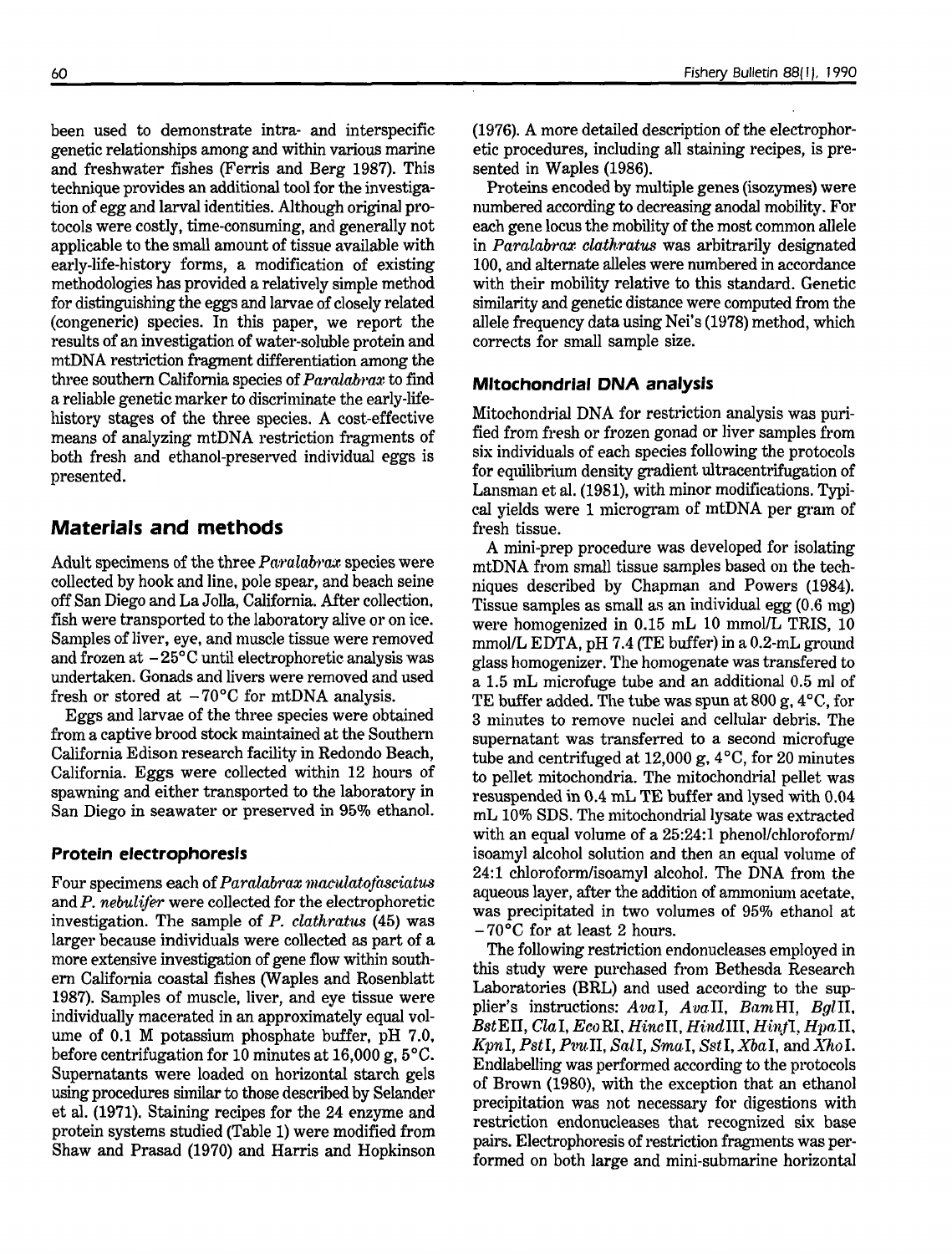| Locus<br>Buffer*                                                                                                                                                                               | Tissue**                            |
|------------------------------------------------------------------------------------------------------------------------------------------------------------------------------------------------|-------------------------------------|
| Acon<br>1                                                                                                                                                                                      | 1                                   |
| Ada<br>$\mathbf{1}$                                                                                                                                                                            | m                                   |
| Ak<br>$\mathbf{1}$                                                                                                                                                                             | ı                                   |
| $\bf 2$<br>Adh 1                                                                                                                                                                               | l                                   |
| $\overline{2}$<br>Adh-2                                                                                                                                                                        | l                                   |
| 1,2<br>Aat-1.2                                                                                                                                                                                 | l                                   |
| $Ck-A$<br>2                                                                                                                                                                                    | m                                   |
| $\overline{2}$<br>$Ck-B$                                                                                                                                                                       | e                                   |
| $\bf{3}$<br>$Est-1, 2, 3$                                                                                                                                                                      | m                                   |
| $\mathbf{1}$<br>Fum                                                                                                                                                                            | l                                   |
| Glucose-6 phosphate dehydrogenase (1.1.1.49)<br>G6pdh<br>$\mathbf{1}$                                                                                                                          | l                                   |
| 2,3<br>Gpi-A                                                                                                                                                                                   | m, I                                |
| Gpi-B<br>2,3                                                                                                                                                                                   | m                                   |
| Gdh<br>1                                                                                                                                                                                       | 1                                   |
| Glyceraldehyde-phosphate dehydrogenase (1.2.1.12)<br>Gapdh-1<br>1                                                                                                                              | l                                   |
| Gapdh-2<br>1                                                                                                                                                                                   | m                                   |
| Glycerol-3-phosphate dehydrogenase (1.1.1.8)<br>$\mathbf{1}$<br>G3pdh-A                                                                                                                        | m                                   |
| G3pdh-B<br>$\mathbf{1}$                                                                                                                                                                        | ı                                   |
| 1<br>Iddh                                                                                                                                                                                      | 1                                   |
| Isocitrate dehydrogenase (NADP) (1.1.1.42)<br>Icdh-s<br>$\mathbf{1}$                                                                                                                           | m                                   |
| Icdh-m<br>1                                                                                                                                                                                    | 1                                   |
| Ldh-A<br>1                                                                                                                                                                                     | m, e                                |
| $\mathbf{1}$<br>$Ldh-B,C$                                                                                                                                                                      | е                                   |
| $Mdh-A, B, m$<br>$\mathbf{1}$                                                                                                                                                                  | m                                   |
| $\mathbf{1}$<br>Mpi                                                                                                                                                                            | 1                                   |
| $\overline{2}$<br>Pgm                                                                                                                                                                          | m                                   |
| Phosphogluconate dehydrogenase (1.1.1.44)<br>Pgdh<br>1                                                                                                                                         | m                                   |
| 3<br>$Pep-1$                                                                                                                                                                                   | m                                   |
| Peptidase (3.4.11.-); leucylglycyl-glycine<br>3<br>Pep-2                                                                                                                                       | m                                   |
| 3<br>Pep-3                                                                                                                                                                                     | m                                   |
|                                                                                                                                                                                                | ı                                   |
|                                                                                                                                                                                                | 1                                   |
|                                                                                                                                                                                                | m                                   |
| Sod<br>Xdh<br>Pro 1, 2, 3, 4, 5<br>**Buffers: 1 = Tris-citric acid, pH 6.9 (Whitt 1970); 2 = Tris-citric acid, pH 8.0 (Selander et al. 1971);<br>3 = Lithium hydroxide (Selander et al. 1971). | $\overline{2}$<br>$\mathbf{1}$<br>3 |

agarose gels (0.8-1.2%) and vertical polyacrylamide gels (3.5-5.0%) at 3 volts/em.

The Southern transfer and hybridization protocols of Maniatis et aI. (1982) were followed. Hybridization probe mtDNA (purified *Paralabrax* mtDNA) was nick translated with biotinylated dATP using the procedures of the BRL Nick Translation System. Visualization of the fragments followed the procedures included with the BRL BluGene Gene Detection Kit.

The mean mtDNA nucleotide sequence divergence between the three *Paralabrax* species was calculated from the number of shared fragments using the algorithm of Nei and Tajima (1983).

#### **Results**

In the electrophoretic analysis, 43 presumptive gene loci could be resolved in all three species (Table 1). The genetic interpretation of observed banding patterns was guided by expectations based on known patterns of tissue specificity of expression and subunit composition of enzymes in fishes and other vertebrates. Discussion of banding patterns for each enzyme system can be found in Waples (1986). Twenty-two loci were monomorphic (fixed for the same allele) in all individuals

Reference to trade names does not imply endorsement by the National Marine Fisheries Service, NOAA.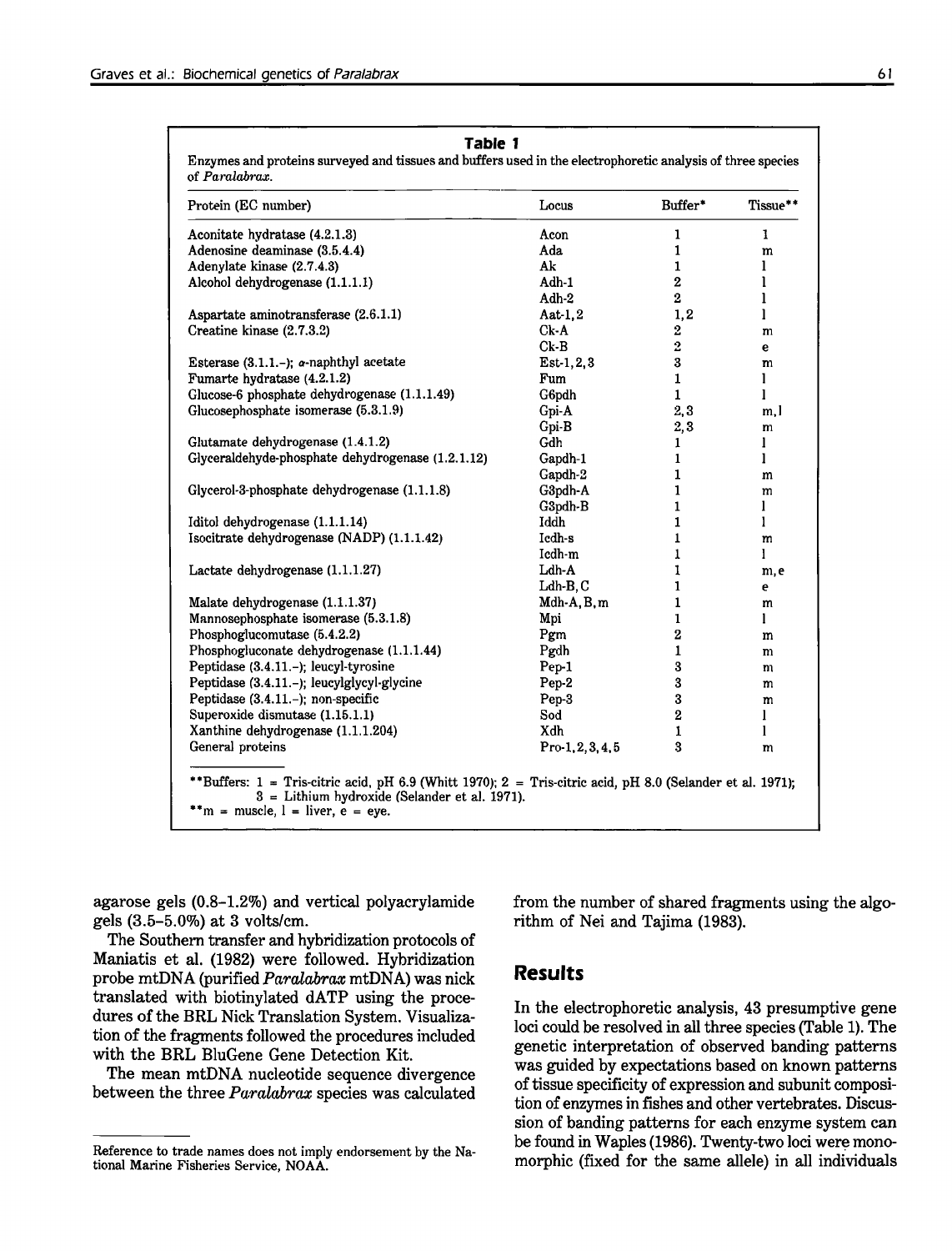| Table 2<br>Allele frequencies at variable loci in three Paralabrax species. |               |                           |                               |                                       |              |               |                          |                               |                                      |
|-----------------------------------------------------------------------------|---------------|---------------------------|-------------------------------|---------------------------------------|--------------|---------------|--------------------------|-------------------------------|--------------------------------------|
| Locus/Allele                                                                |               | $P_{\cdot}$<br>clathratus | $\boldsymbol{P}$<br>nebulijer | $\boldsymbol{P}$<br>machato fasciatus | Locus/Allele |               | Р.<br>clathratus         | $\boldsymbol{P}$<br>nebulifer | P.<br>maculato <sub>f</sub> asciatus |
| Aat-1                                                                       | 130           | —                         | $\overline{\phantom{0}}$      | 0.167                                 | Icdh-2       | 100           | $1.0\,$                  | 0.875                         | 0.875                                |
|                                                                             | 100           | 1.0                       | $1.0\,$                       | 0.833                                 | $(1cdh-m)$   | 95            | -                        | 0.125                         | 0.125                                |
|                                                                             | 2N            | 90                        | 6                             | 6                                     |              | 2N            | 40                       | 8                             | 8                                    |
| Ada                                                                         | 100           | 0.878                     | $\overline{\phantom{0}}$      |                                       | Iddh         | 100           | 1.0                      | 1.0                           | 0.75                                 |
|                                                                             | $90 -$        | 0.111                     | $\qquad \qquad$               | —                                     |              | $-500$        | $\overline{\phantom{m}}$ | $\overline{\phantom{0}}$      | 0.25                                 |
|                                                                             | 82            | 0.011                     | 0.167                         | 1.0                                   |              | $2\mathrm{N}$ | $10\,$                   | 4                             | 4                                    |
|                                                                             | 60            | —                         | 0.833                         | —                                     | Mpi          | 100           | 0.986                    | $\qquad \qquad -$             | -                                    |
|                                                                             | 2N            | 90                        | 6                             | 8                                     |              | 95            | 0.014                    | 1.0                           | 1.0                                  |
| Adh-2                                                                       | $-100$        | 1.0                       | —                             | 0.833                                 |              | $2\mathrm{N}$ | 70                       | 4                             | 4                                    |
|                                                                             | $-300$        | -                         | 1.0                           | —                                     | Pgdh         | 124           | -                        | 1.0                           | 1.0                                  |
|                                                                             | $-500$        | —                         | —                             | 0.167                                 |              | 100           | 1.0                      | —                             | —                                    |
|                                                                             | $2\mathrm{N}$ | 70                        | 4                             | 6                                     |              | 2N            | 40                       | 6                             | 4                                    |
| $Ck-2$                                                                      | 120           | —                         | 1.0                           | 1.0                                   | Pgm          | 100           | 0.989                    | 0.25                          | $\overline{\phantom{0}}$             |
| $(Ck-A)$                                                                    | 100           | 1.0                       | -                             | —                                     |              | 73            | 0.011                    | 0.75                          | 1.0                                  |
|                                                                             | $2\mathrm{N}$ | 62                        | 8                             | $\overline{\mathbf{2}}$               |              | 2N            | 90                       | 8                             | 8                                    |
| Est-3                                                                       | 108           | $\overline{\phantom{0}}$  |                               | 1.0                                   |              | 108           | 0.012                    |                               |                                      |
|                                                                             | 100           | 0.988                     | 1.0                           | -                                     | Pep-1        | 100           | 0.988                    | 1.0                           | —<br>1.0                             |
|                                                                             | 94            | 0.012                     | $\overline{\phantom{0}}$      | —                                     |              | $2\mathrm{N}$ | 82                       | 8                             | 8                                    |
|                                                                             | 2N            | 82                        | 6                             | 6                                     |              |               |                          |                               |                                      |
| Gapdh-2                                                                     | 100           | 0.989                     |                               | 1.0                                   | Pep-2        | 110           | -                        | 0.125                         | —                                    |
|                                                                             | $-1200$       | 0.011                     | 1.0                           | —                                     |              | 100           | 1.0                      | 0.875                         | 1.0                                  |
|                                                                             | 2N            | 90                        | 8                             | $\bf 6$                               |              | 2N            | 42                       | 8                             | 8                                    |
| G3pdh-2                                                                     | 100           |                           |                               | 1.0                                   | Pep-3        | 110           | 0.011                    | $\qquad \qquad$               | $\qquad \qquad -$                    |
| (G3pdh-A)                                                                   | 60            | $1.0\,$                   | 0.125<br>0.875                |                                       |              | 100           | 0.989                    | 1.0                           | 1.0                                  |
|                                                                             | 2N            | —<br>90                   | 8                             | —<br>8                                |              | $2\mathrm{N}$ | 90                       | 8                             | 8                                    |
|                                                                             |               |                           |                               |                                       | Pro-2        | 110           | $\overline{\phantom{m}}$ |                               | 1.0                                  |
| $Gpi-2$                                                                     | 150           | $\overline{\phantom{0}}$  | 0.25                          | —                                     |              | 100           | 1.0                      | 1.0                           | —                                    |
| $(Gpi-B)$                                                                   | 100           | 1.0                       | 0.75                          | 1.0                                   |              | 2N            | 90                       | 8                             | 8                                    |
|                                                                             | 2N            | 90                        | 8                             | 8                                     | Pro-4        | 100           | 1.0                      | $\qquad \qquad -$             | 1.0                                  |
| G6pdh                                                                       | 100           | 1.0                       | —                             | 1,0                                   |              | 80            | -                        | 1.0                           | $\qquad \qquad -$                    |
|                                                                             | 90            | -                         | 1.0                           | —                                     |              | 2N            | 78                       | 6                             | 6                                    |
|                                                                             | 2N            | 50                        | 4                             | 4                                     | Sod          | 105           | $\overline{\phantom{0}}$ | 1.0                           | 1.0                                  |
| Icdh-1                                                                      | 100           | 1.0                       | —                             |                                       |              | 100           | 1.0                      |                               | —                                    |
| (Icdh-s)                                                                    | 95            | —                         | 1.0                           | 1.0                                   |              | 2N            | 80                       | 8                             | 8                                    |
|                                                                             | 2N            | 10                        | 6                             | 6                                     |              |               |                          |                               |                                      |

sampled: Aat-2, Ak, Acon, Adh-1, Ck-B, Est-1, Est-2, Fum, Gpi-A, Gdh, Gapdh-1, G3pdh-B, Ldh-A, Ldh-B, Ldh-C, Mdh-A, Mdh-B, Mdh-m, Pro-1, Pro-3, Pro-5, and Xdh. The remaining 21 loci were polymorphic either within or between species (Table 2).

Genetic similarity values for the three pairwise comparisons (Table 3) were between 0.70 and 0.85, which is near the high end of the range of genetic similarity values found between congeneric fish species (Shaklee et al. 1982, Thorpe 1983). Nevertheless, each species pair can be distinguished on the basis of apparent fixed differences at multiple gene loci. The samples of Paralabrax clathratus and P. nebulifer shared no alleles at seven presumptive gene loci (Adh-2, Ck-A, G6pdh, Icdh-S, Pgdh, Pro-4, Sod); P. clathratus and P. maculatofasciatus were distinct at six loci (Ck-A,

#### Table 3

Values of genetic distance (above diagonal) and mtDNA nucleotide sequence differentiation (below diagonal) between three Paralabrax species. Standard errors of the estimates are in parentheses.

|                              | P.c.             | $P_{\mathcal{R}}$ | P.m.             |
|------------------------------|------------------|-------------------|------------------|
| Paralabrax clathratus        |                  | 0.304<br>(0.090)  | 0.265<br>(0.085) |
| Paralabrax nebulifer         | 0.145<br>(0.026) |                   | 0.165<br>(0.063) |
| Paralabrax maculatofasciatus | 0.142<br>(0.027) | 0.069<br>(0.019)  |                  |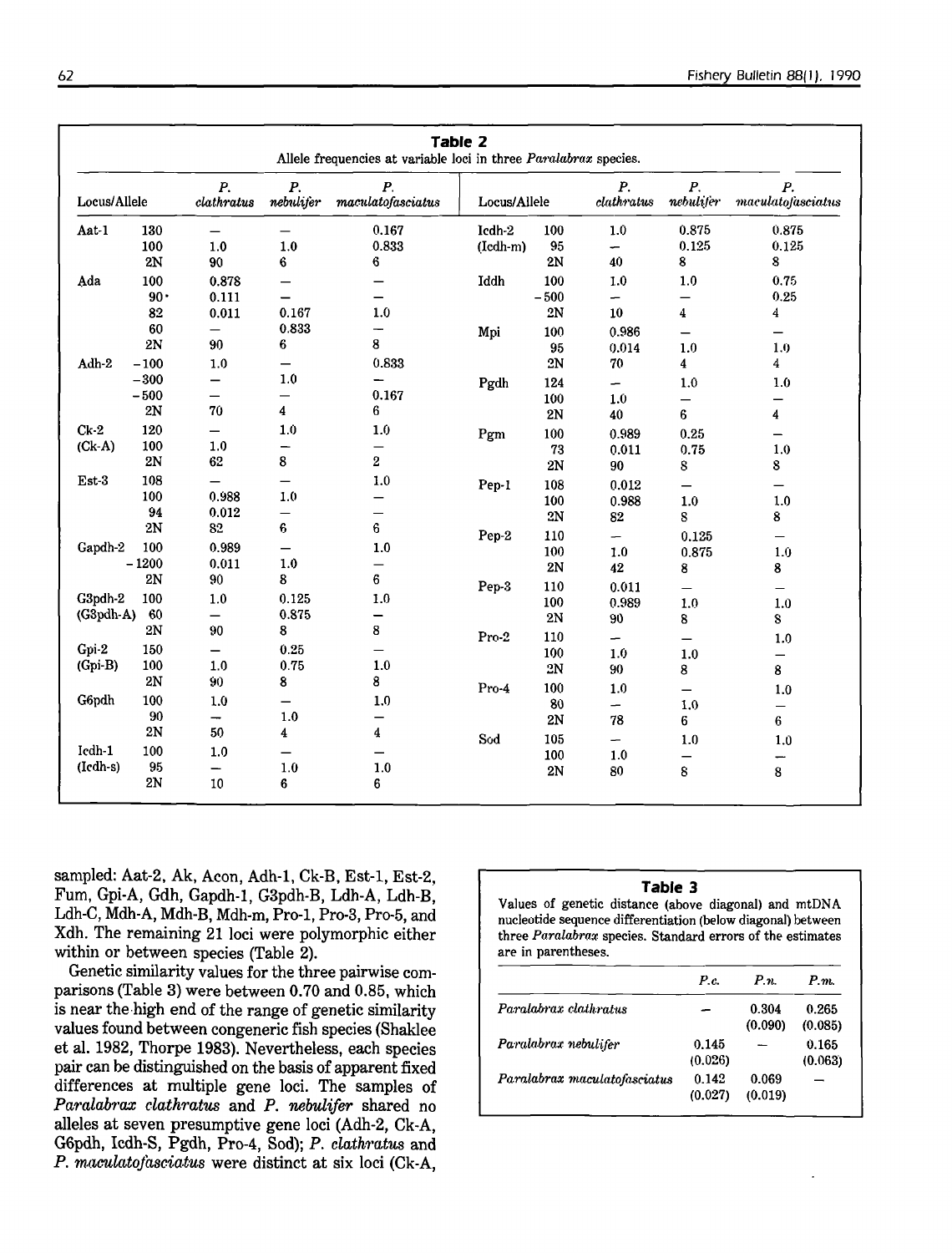Est-3, Icdh-S, Pgdh, Pro-2, Sod); and *P. nebulifer* and *P. macula.tofasciatus* were distinguished at six loci (Adh-2, Est-3, Gapdh-2, G6pdh, Pro-2, Pro-4). A number of loci were also identified that are capable of separating one species from each of the other two. For example, *P. clathratus* is fixed for alleles not found in *P. nebu,lifer* or *P. maculatofasciatus* at four gene loci (Ck-A, Icdh-S, Pgdh, Sod). Thus all three species can be distinguished using only two loci: one of the four for which *P. clathratus* has unique alleles, and one of the six that separates *P. nebulifer* and *P. maculatofasciatus.* A similar procedure can be used with the two loci (Adh-2, G6pdh) that distinguish *P. nebulifer* from the other two species or the two loci (Est-3, Pro-2) for which *P. maculatofasciatus* has unique alleles. No single locus was identified that by itself completely distinguishes all three *Paralabrax* species. The closest to a completely diagnostic locus is Ada; at this locus, a different allele predominates in each of the species at a frequency of 0.80 or more.

Considerable mtDNA sequence differentiation was demonstrated between the three *Paralabrax* species (Table 4). Six of the restriction endonucleases *(BglIl, ClaI, KpnI, Sall, SmaI,* and *XbaI)* failed to cleave the circular mtDNA molecule more than once in each of three species and were therefore uninformative. Of the 13 restriction endonucleases which produced two or more fragments in the *Pamlabrax* species, eight *(Ava* I, *AvaIl, BstEIl, HincIl, HindIlI. HinfI, HpaIl,* and *XhoI)* were able to distinguish all three species, while three enzymes*(BamHI, EcoRI,* and *SstI)* were able to distinguish one of the species from the other two, and two enzymes' *(Pst!* and *PvuIl)* produced similar mtDNA fragments in all three species. Thus 8 of the 13 informative restriction endonucleases were diagnostic for all three species.

The mean nucleotide sequence divergences between the three *Paralab'rax* species, in pairwise comparisons, are presented in Table 3. Because digestions with *HinfI, Hpa.Il,* and *AvaIl* (restriction endonucleases which recognize four or five nucleotide base pairs) produced so many fragments, it was not possible to assure homology of similarly migrating fragments, and the results from these enzymes were not used in the calculation of interspecific divergences.

Little intraspecific mtDNA nucleotide sequence variation was detected in this study. Of the 18 fish analyzed with the 13 informative restriction endonucleases, only two variants were encountered, each in a single individual (Table 4).

The species-specific fragment patterns produced from the digestion of *Paralabrax* mtDNA with the restriction endonuclease *HindIlI* (Fig. 1) were considered the most practical to use for specific identification because there were diagnostic differences in the

#### **Table 4**

Restriction fragment sizes (in kilobase pairs) in three species of *Paralahrax.* Not all fragments were resolved in digestions with Avall.

| Restriction<br>endonuclease | Paralabrax<br>species                                                     | Fragment sizes                                                      |
|-----------------------------|---------------------------------------------------------------------------|---------------------------------------------------------------------|
| AvaI                        | clathratus<br>maculator of a sciatus<br>nebulifer                         | 7.4, 4.1, 2.1, 1.9<br>11.9, 2.6, 2.3<br>9.2, 3.6, 2.7, 1.3          |
| AvaII                       | clathratus                                                                | 4.9, 2.7, 1.8, 1.2, 1.1,                                            |
|                             | maculato fasciatus                                                        | 0.7, 0.7, 0.5<br>2.6, 2.2, 1.7, 1.5, 1.5,<br>1.5, 1.3, 1.1, 1.0     |
|                             | nebulifer                                                                 | 5.7, 1.9, 1.8, 1.5, 1.5,<br>1.3, 1.1, 1.0                           |
| Bam HI                      | clathratus<br>$\emph{maculato}$ fasci $\emph{atus}$<br>nebulifer          | 16.8<br>10.0, 6.8<br>10.0, 6.8                                      |
| $B$ st $\rm EII$            | clathratus<br>maculatofasciatus<br>nebulifer                              | 6.5, 5.3, 5.0<br>9.4, 7.4<br>14.3, 2.5 (5) or<br>10.1, 4.2, 2.5 (1) |
| Eco RI                      | clathratus<br>$\label{eq:1} \emph{maculato} \emph{faciatus}$<br>nebulifer | 8.8, 7.9<br>8.8, 7.9<br>7.9, 4.6, 2.4, 1.9                          |
| $Hinc$ II                   | clathratus                                                                | 4.2, 2.8, 2.7, 2.4, 1.3,<br>1.2, 1.0, 0.7, 0.3                      |
|                             | maculatofasciatus                                                         | 4.6, 3.6, 3.0, 2.7, 1.5,<br>0.7, 0.6                                |
|                             | nebulifer                                                                 | 4.0, 3.5, 3.0, 2.4, 1.6,<br>1.5, 0.7                                |
| HindIII                     | clathratus                                                                | 6.2, 4.0, 2.2, 1.8, 0.7,<br>0.6                                     |
|                             | maculator of a sciatus<br>nebulifer                                       | 6.2, 4.7, 2.2, 2.0, 1.8<br>6.2, 6.2, 2.2, 1.8, 0.4                  |
| $_{PstI}$                   | clathratus<br>maculato fasciatus                                          | 12.6, 4.2<br>12.6, 4.2 (5) or<br>9.4, 4.2, 3.0(1)                   |
|                             | nebulifer                                                                 | 12.6, 4.2                                                           |
| $Pm$ $\Pi$                  | clathratus<br>maculato fasciatus<br>nebulifer                             | 11.6, 5.2<br>11.6, 5.2<br>11.6, 5.2                                 |
| Sst I                       | clathratus<br>maculatofasciatus<br>nebulifer                              | 14.0, 2.8<br>16.8<br>16.8                                           |
| XhoI                        | clathratus<br>maculator of a sciatus<br>nebulifer                         | 12.1, 2.9, 1.8<br>16.8<br>9.8, 4.8, 2.2                             |

larger (most easily visualized) bands. Fresh or frozen tissue samples as small as 0.01 g could be identified from a *HindIlI* digestion of the mtDNA enriched in a miniprep procedure and run on a 1.0% agarose minigel stained with ethidium bromide.

It was not possible to identify tissue samples smaller than 0.01 g on ethidium bromide-stained minigels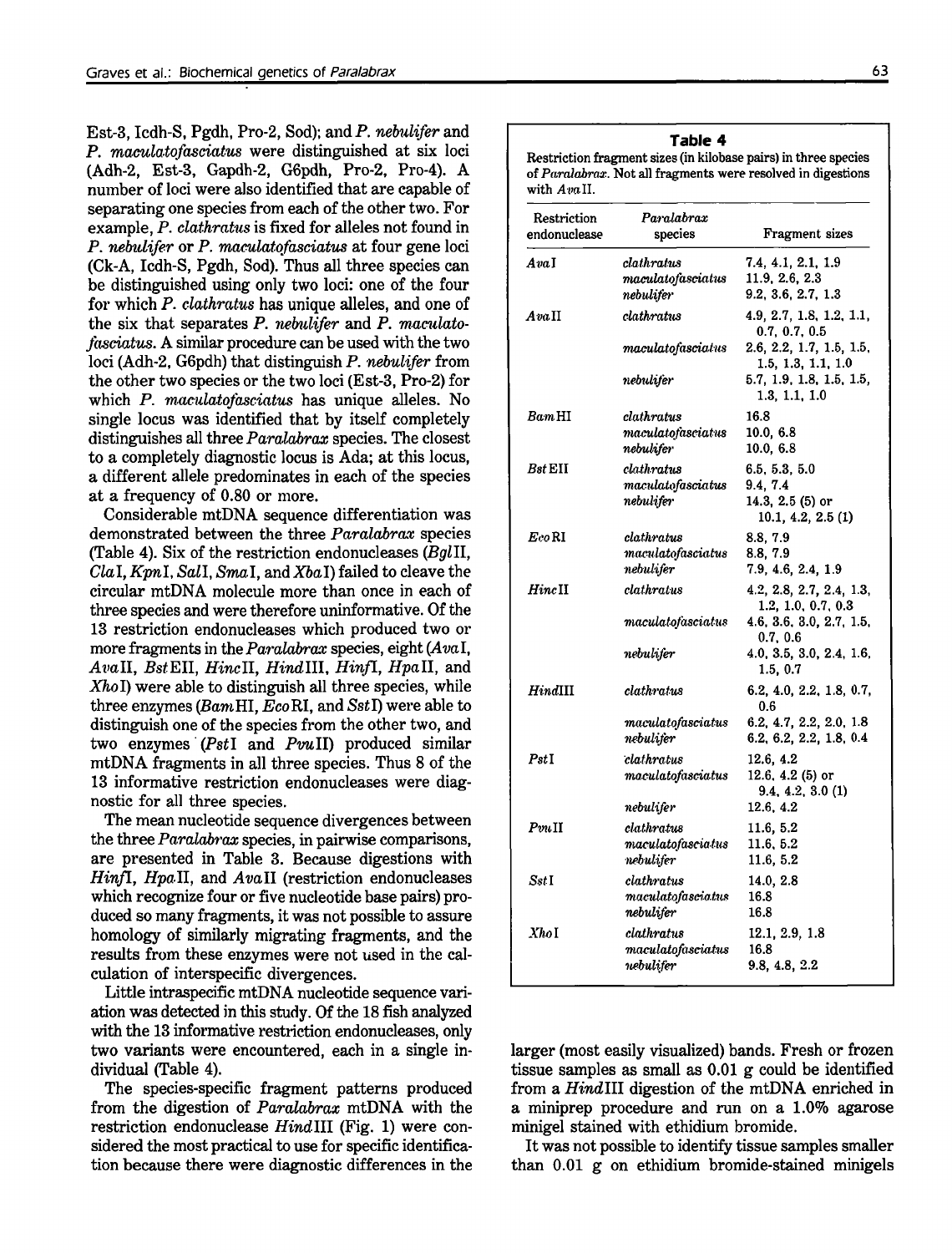\_:

#### **Figure 1**

Species-specific fragment patterns of mtDNA isolated from three species of*Paralabrax* and digested with the restriction endonuclease HindIII. Note that the upper (larger) bands distinguish the three species. From left to right: *P. clathratus* (1), *P. maculatofasciatus* (2), P. *nebulifer* (2), and the size standard (BRL 1 Kb ladder). The mtDNA restriction fragments were endlabeled with radioactive nucleotide triphosphates, separated on a 1.0% agarose gel and visualized by autoardiography.



#### **Figure 2**

A Southern blot of Hind III digests of genomic DNA isolated from individual *Paralabrax* eggs and probed with biotinylated *Paralabrax* mtDNA. The eggs can easily be identified on the basis of the frag· ment patterns by comparison with those in Figure 1. One preparation (lane 5) did not contain sufficient DNA for identification. From left to right: P. maculatofasciatus (2), P. nebulifer (2), and P. cla*tkrat1tS* (1).

because there was not sufficient mtDNA for visualization of the restriction fragments. However, samples as small as 0.6 mg (one *Paralabrax* egg) could be identified after Southern transfer and hybridization with a biotinylated probe (Fig. 2). Although greater sensitivity could have been obtained with a radioactively labeled probe, the results obtained with the biotinylated probe were sufficient to identify an individual fresh or ethanol preserved egg, and avoided the cost and problems of probe half-life and waste disposal associated with radioactively labeled probes.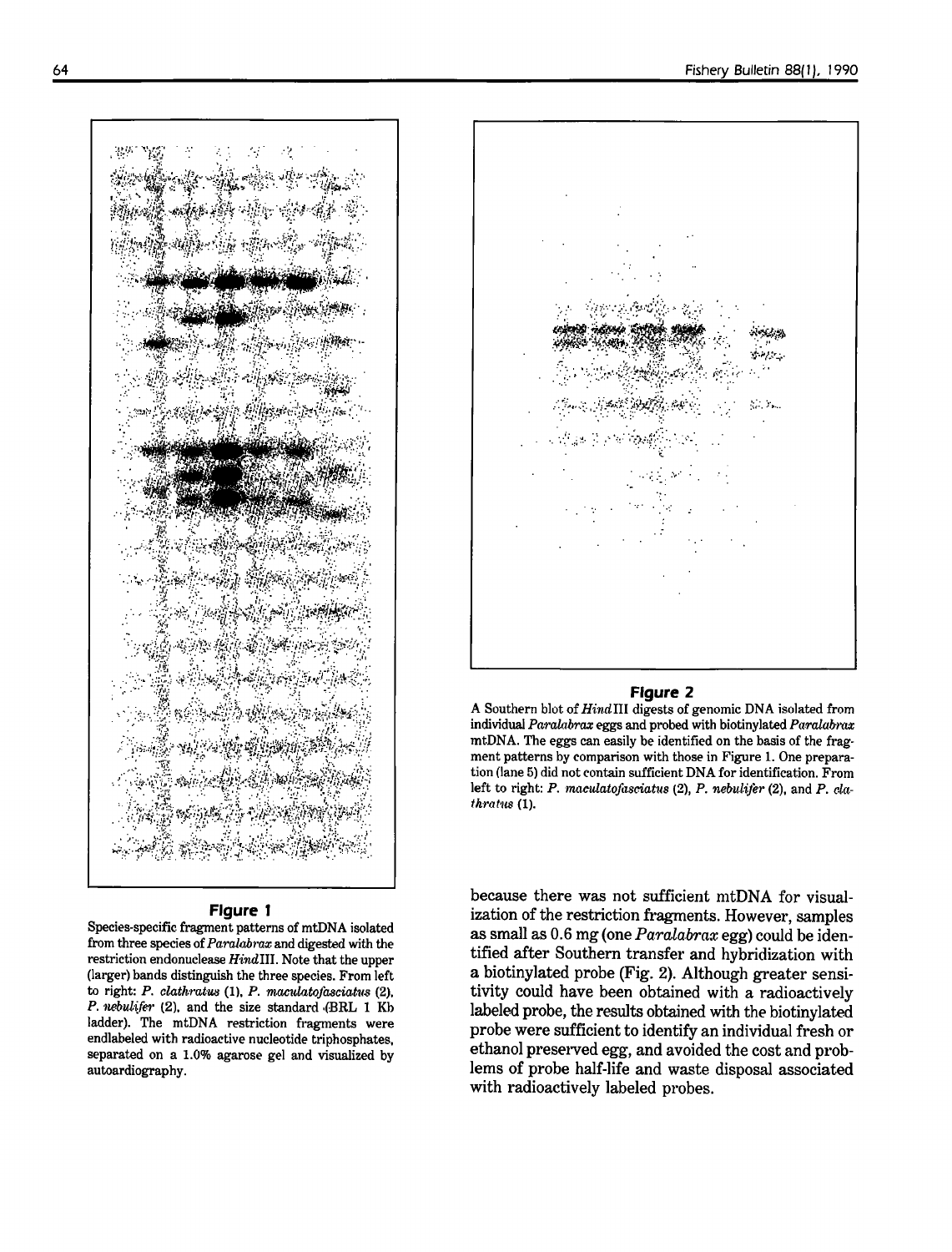# **Discussion**

The results of the electrophoretic and mtDNA analyses are similar in several respects. First, the absolute level of genetic differentiation between the *Paralabrax* species is relatively small and is consistent with values typically found between other closely related organisms (Avise and Aquadro 1982, Ferris and Berg 1987). Second, the comparison of *P. maculatofasciatus* and P. *nebulifer* yields the smallest genetic distance of the three pairwise comparisons.

A major focus of the electrophoretic and mtDNA analyses was to find a biochemical character which would unambiguously differentiate the early-lifehistory stages of the three *Paralabrax* species found in southern California coastal waters. The electrophoretic investigation revealed several apparently fixed allelic differences between any two of the three species and demonstrated that a screening of a minimum of two electrophoretic loci will result in a positive specific identification. This methodology can be used to identify late larvae, juveniles, or adults in which there is sufficient tissue (or enzyme activity) to survey two or more loci. However, it was not always possible to score the diagnostic loci in *Paralabrax* eggs and larvae smaller than 10 mm total length. Although it may have been possible to improve the resolution of the electrophoretic techniques, we chose to rely upon mtDNA restriction fragment differences to identify *Paralabrax* eggs and early larvae.

The restriction endonuclease analysis of *Paralabrax* mtDNA, like the electrophoretic survey, demonstrated considerable genetic differentiation among the three species. Several restriction endonucleases were each capable of distinguishing the three species of basses. Furthermore, the mtDNA analysis not only worked with relatively large adult tissue samples, but with quantities as small as an individual egg. Consequently, the mtDNA analysis is the method of choice for the identification of *Paralabrax* early-life-history stages.

Several ecological and assessment studies involving *Paralabrax* eggs and early larvae have not been possible because of an inability to specifically identify the early-life-history forms. The mtDNA isolation and analysis techniques presented in this paper will facilitate such studies. Furthermore, because the methods work with ethanol-preserved as well as fresh specimens, there is no need to separate *Paralabrax* eggs and larvae from a fresh plankton tow while at sea.

### **Acknowledgments**

Robert Lavenberg kindly provided the *Paralabrax* eggs and larvae and reviewed a copy of this manuscript. This study was supported by grant F#50-R from the California Department of Fish and Game.

### **Citations**

- Avise, J.C., and C.F. Aquadro
	- 1982 A comparative summary of genetic distances in the vertebrates: patterns and correlations *In.* Hecht, M.K., B. Wallace, and G.T. Prance (eds.), Evolutionary biology, vol. 15, p. 151-186. Plenum Press, NY.

Brown, W.M.

1980 Polymorphism in mitochondrial DNA of humans as revealed by restriction endonuclease analysis. Proc. Natl. Acad. Sci. USA 77:3605-3609.

- Butler, J.L., H.G. Moser, G.S. Hageman, and L.E. Nordgren 1982 Developmental stages of three California sea basses *(Parlalabrax,* Pisces, Serranidae). Calif. Coop. Oceanic Fish. Invest. Rep. 23:252-268.
- Chapman, R.W., and D.A. Powers

1984 A method for the rapid isolation of mitochondrial DNA from fishes. Tech. Rep. UM-SG-TS-84-05, Maryland Sea Grant Prog., Univ. Md., College Park, 11 p.

Ferris, S.D., and W.J. Berg

1987 The utility of mitochondrial DNA in fish genetics and fishery management. *In* Ryman, N., and F. Utter (eds.), Population genetics and fishery management. p. 277-300. Univ. Wash. Press, Seattle.

Graves, J.E., M.A. Simovich. and K.M. Schaefer

1989 Electrophoretic identification of early juvenile yellowfin tuna, Thunnus albacares. Fish. Bull., U.S. 86:835-838.

Harris. H., and D.A. Hopkinson

1976 Handbook of enzyme electrophoresis in human genetics. American Elsevier, Amsterdam.

Lansman, R.A., J.C. Avise, C.F. Aquadro. J.F. Shapira, and S.W. Daniel

1981 The use of restriction endonucleases to measure mtDNA sequence relatedness in natural populations. III. Techniques and potential applications. J. Mol. Evol. 17:214-226.

Maniatis, T., E.F. Fritsch, and J. Sambrook

1982 Molecular cloning: A laboratory manual. Cold Spring Harbor Lab., Cold Spring Harbor, NY.

Miller, D.J., and R.N. Lea

1972 Guide to the coastal marine fishes of California. Calif. Dep. Fish Game, Fish Bull. 157, 249 p.

Morgan, R.P.

1975 Distinguishing larval white perch and striped bass by electrophoresis. Chesapeake Sci. 16:68-70.

Mork, J.. P. Solemdal, and G. Sundnes

1983 Identification of marine fish eggs: a biochemical genetics approach. Can. J. Fish. Aquat. Sci. 40:361-369.

Nei. M.

1978 Estimation of average heterozygosity and genetic distance from a small number of individuals. Genetics 89: 583-590.

Nei, M., and F. Tajima

1983 Maximum likelihood estimation of the number of nucleotide substitutions from restriction sites data. Genetics 105: 207-217.